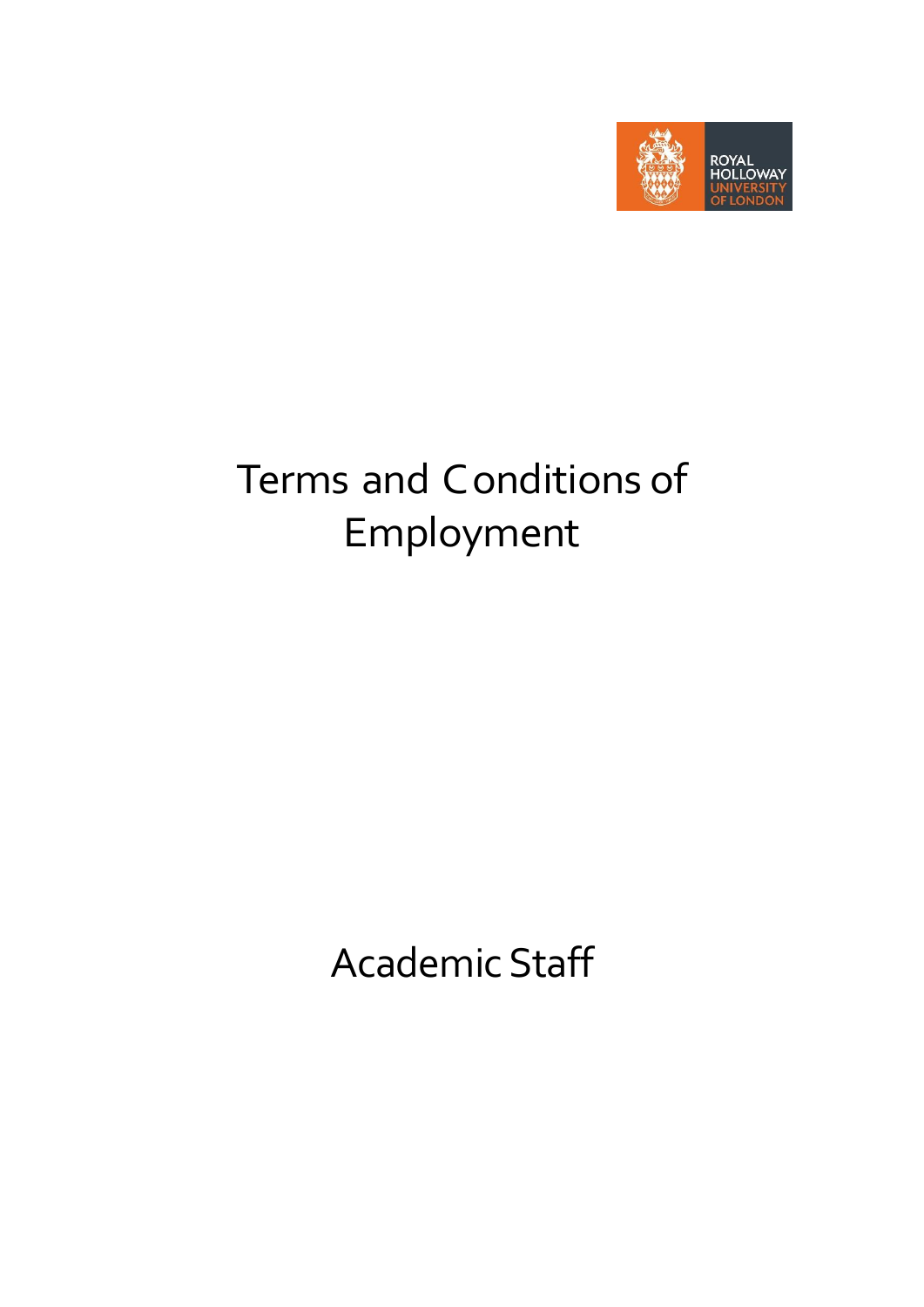# **ROYAL HOLLOWAY** University ofLondon

# **TERMSANDCONDITIONS OFEMPLOYMENT FORACADEMIC STAFF**

#### **GENERAL**

**1.** The appointment is subject to the provisions of the Royal Holloway and Bedford New College Act, 1985, the Statutes and the Regulations of the College, any collective agreements made between the Council and recognised trade union, and to the written acceptance of the terms set out in the letter of appointment. In the case of Appointed Teachers, the appointment is also subject to the provisions of the Regulations on University Titles.

#### **DUTIES**

- 2. To undertake such research, teaching and administration as may reasonably be required by the Head of Department, his or her nominated Deputy, or the College.Note that the Head of Department reports to the Dean of the relevant Faculty, who reports to the Principal.
- 3. Academic staff are required to advance their subject by research and other means. Attendance at meetings of College and University bodies of which academic staff are members is regarded as an important part of the work.
- 4. Modification of any terms relating to the appointment will be specified in the letter of appointment.

## **PROBATION**

- 5. It is expected that new lecturers and senior lecturers will undertake a probationary period of three years. This period gives time to build research portfolios, and to demonstrate success in teaching through student feedback, peer review and other support mechanisms. Successful completion of probation may well include staff development (e.g. CAPITAL). Exceptionally, early release from probation may be agreed, typically because a member of staff has acquired significant relevant experience at another institution. Alternatively, completion may be delayed if a member of staff has not yet been able to meet agreed probation targets, but whose performance is otherwise in line with expectation. The length of any probationary period, and any probation conditions, will be specified in the letter of appointment.
- 6. Th[e Academic Probation Guidelines](https://www.royalholloway.ac.uk/staff/your-employment/human-resources/policies-procedures-and-forms/a-h/probationary-periods.aspx) are available on th[e Staff Intranet.](https://www.royalholloway.ac.uk/staff/your-employment/home.aspx)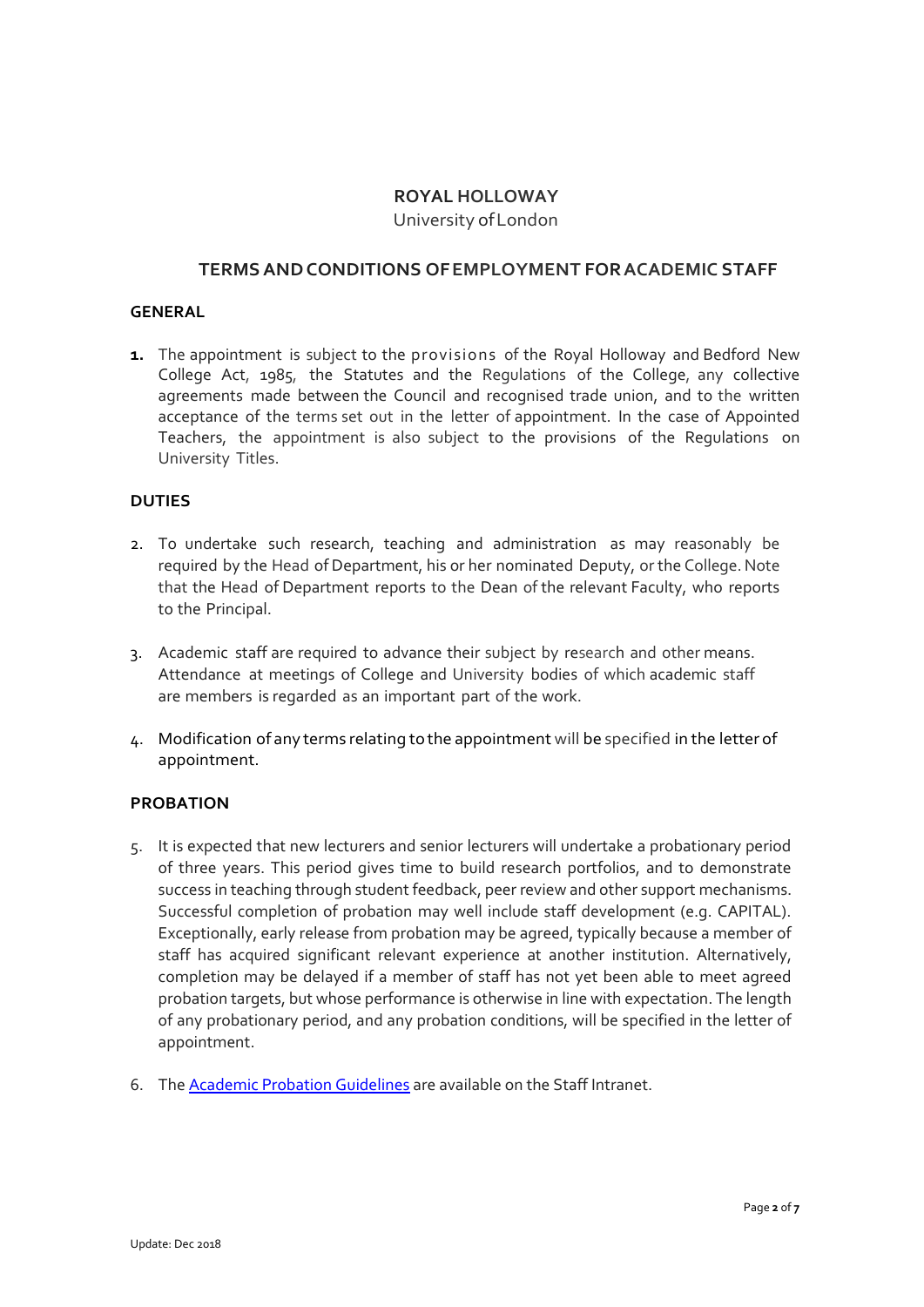## **HOURS OF WORK AND OUTSIDE WORK**

- 7. There are no specified hours of work, but appointments are full time unless otherwise stated in the letter of appointment. A notional 35 hours per week is used as a reference for calculating pro-rata hours as appropriate. The standard working week is Monday to Friday unless otherwise agreed at appointment or with the Head of Department.
- 8 . A member of staff may deliver College based consultancy outside of his/her contractual workload, subject to approval by the Head of Department and within the requirements of the Working Time Directive (or prevailing legislation). All consultancy must be undertaken in accordance with the terms of the College's [Consultancy](https://www.royalholloway.ac.uk/staff/assets/docs/pdf/policies-hub/research-and-enterprise/consultancypolicy.pdf) Policy.
- 9. Prior permission is not normally required for paid work consisting of university examining or examining for school certificate or comparable examining boards, reviewing or refereeing publications, providing articles, broadcasts and lectures, or other activities normally associated with the holders of University teaching posts. However, the Head of Department must be told before any significant commitment of time is made and such work must not interfere with the performance of amember of staff'sCollege duties.
- 10. Occasionally, academic staff will by mutual agreement be required to attend College for events or other agreed work on a Saturday or Sunday.

# **SALARY**

- 11. Salary and grade will be specified in the letter of appointment and notified in writing thereafter.
- 12. The annual incremental date is 1st August for staff on an incremental scale and in post on 31st January. The date on which your first increment is due will be specified in your letter of appointment.
- 13. Staff automatically move up one incremental point every year until they reach the top non-contribution point of their grade. The current RHUL single pay spine is available on the [Staff Intranet.](https://www.royalholloway.ac.uk/staff/your-employment/home.aspx)
- 14. The College will operate a fair and transparent process with clearly defined and applied criteria which will be implemented for the award of accelerated incrementation within the main scale, and the award of contribution points.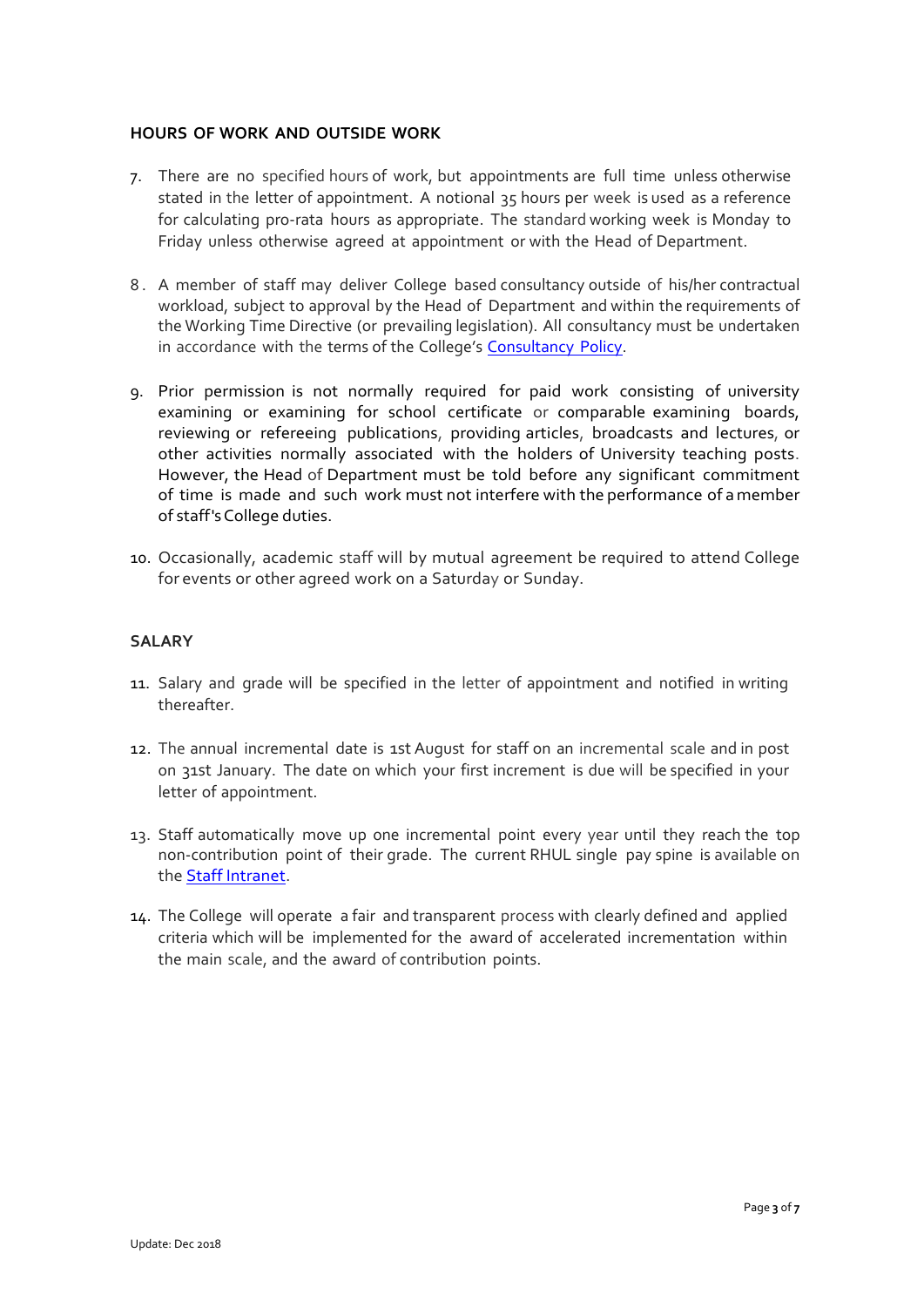- 15. Salaries are payable monthly in arrears, no later than 27th of the month, by bank transfer.
- 16. The RHUL salary scale is determined by collective agreement with the trades unions recognised by the College. Cost of living awards are determined by collective agreement between the Universities and Colleges Employers Association, acting on behalf of the College, and the nationally recognised trades unions.

#### **DEDUCTIONS FROM PAY**

17. The College may recover any overpayment of salary or expenses incurred. Examples of these include an overpayment due to a m iscalculation or managerial error or due to excess annual leave taken at the date of termination. The terms of any repayment will be agreed in consultation with the employee concerned, including the option to have the payment scheduled across a number of months and years.

#### **HOLIDAYS**

- 18. Academic members of staff are entitled to 27 working days paid holiday a year. All annual leave ispro-rated forpart time staff. They are also entitled to 8 statutory public holidays and, at the College's discretion, an additional 6 days holiday, shared between Easter and Christmas, when the College is closed.
- 19. The holiday year runs from 1stAugust to 31stJuly. Outstanding leave can only be carried over from one holiday year to the next in exceptional circumstances and only with the agreement of the Head of Department.
- 20. All leave must be agreed in advance with the Head of Department in accordance with local departmental rules and within the terms of the Working Time Directive (or prevailing legislation). Leave will only be approved according to the requirements of the service.

#### **PENSIONS**

21. You are entitled to join the occupational pension scheme for staff in Grades 6 to 10 which is the Universities Superannuation Scheme (USS). The College operates SmartPension which is a salary sacrifice scheme. You will be automatically entered into USS and SmartPension unless the College considers you may not benefit from participation in SmartPension or you elect otherwise in writing. If you elect to join USS and opt out of SmartPension you will be required to contribute to USS according to the rules of the scheme, and the College will contribute an additional sum in order to finance the benefits of the scheme. If you have elected to remain in SmartPension you will sacrifice an amount from your salary equivalent to the amount of money that you currently pay into USS. The College will then make a contribution equal to the amount of salary you have sacrificed plus the employer pension contribution.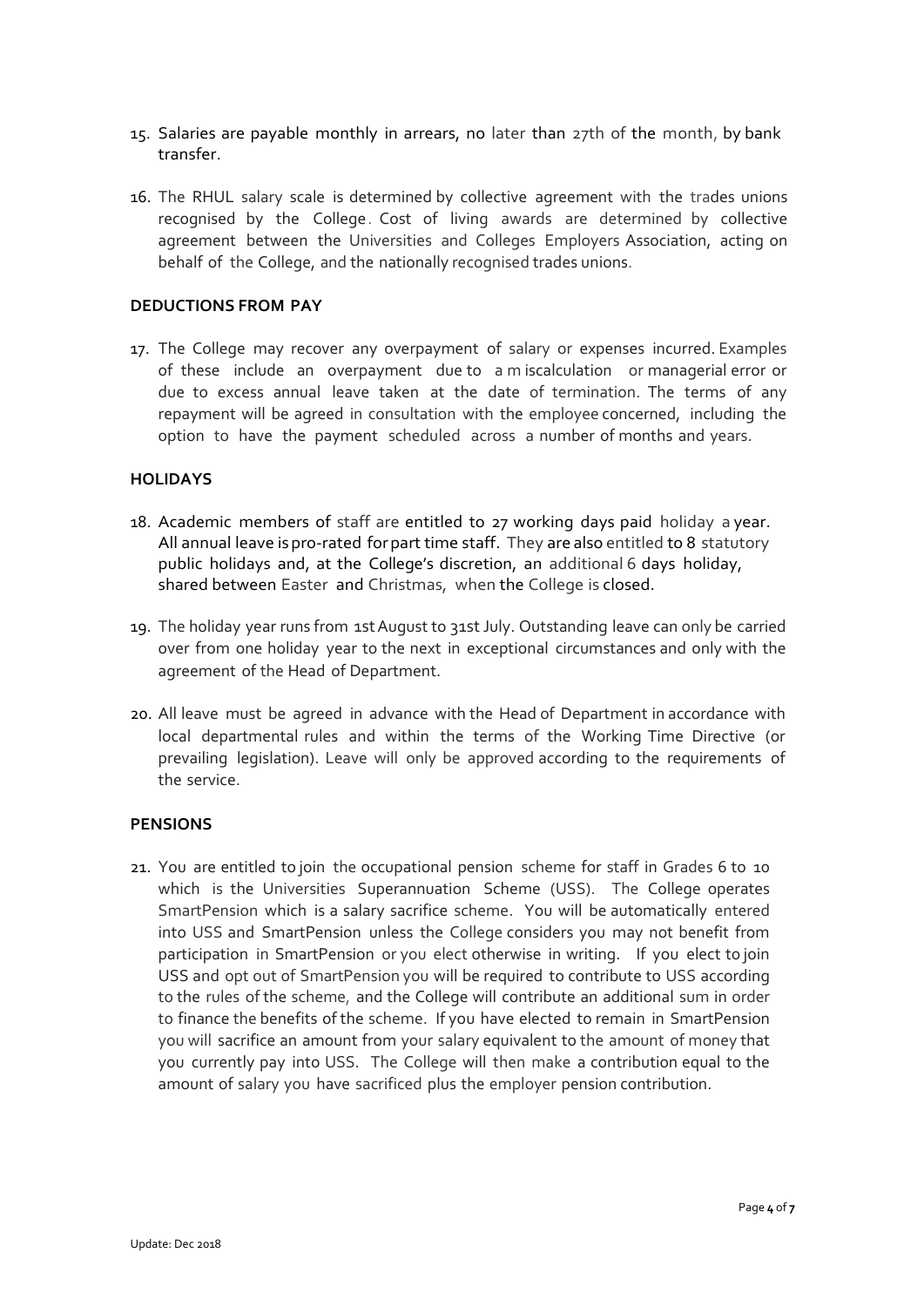- 22. Your attention is drawn to the provisions of the Rules of USS and SmartPension which are available at [www.uss.co.uk,](http://www.uss.co.uk/) by which those who have once elected not tojoin, or to leave, may be permitted in certain circumstances and subject to certain conditions to enter or re-enter the scheme.
- 23. You may elect to remain subject to the State Earnings Pensions Scheme (SERPS) or to take out a Personal Pension, in either case you must give written notice to that effect to the Director of HR. Ifyou so elect, the College will contribute the statutory amount in the case of SERPS, or the statutory minimum in the case of a Personal Pension, but will make no further contribution or payments.

# **TERMINATION OFEMPLOYMENT**

- 24. A member of staff may terminate his or her employment by giving a whole term's notice in writing to the Principal. After consultation with the Head of Department, the Principal may accept a shorter period if appropriate.
- 25. The College is required to give written notice of the termination of employment in accordance with Statute 25 of the Revised Statutes of the College. A member of academic staff can only be removed from office in accordance with Statute 25.

# **ABSENCE THROUGHSICKNESS**

- 26. A member of staff unable to attend work because of sickness must notify his or her Head of Department, or the person nominated for absence reporting in the department as soon as possible.
- 27. Academic staff are entitled to six months full pay and six months half pay during periods of absence due to sickness. The **Absence Management Policy**, which is amended from time to time, is available on the **Staff Intranet**.

# **FAMILY FRIENDLY AND MATERNITY POLICIES**

- 28. The College has an occupational [Maternity](https://www.royalholloway.ac.uk/staff/assets/docs/pdf/human-resources/maternity-leave-policy.pdf) Leave Policy. The current policy is available is available on the [Staff Intranet.](https://www.royalholloway.ac.uk/staff/your-employment/home.aspx)
- 29. Other Family Friendly entitlements include occupational paternity pay.

#### **SABBATICAL LEAVE**

30. After passing probation, a member of staff may apply for sabbatical leave on full salary. Details of the [Sabbatical](https://www.royalholloway.ac.uk/staff/your-employment/human-resources/policies-procedures-and-forms/a-h/sabbatical-leave-academic-members-of-staff.aspx) Leave Scheme are available on th[e Staff Intranet.](https://www.royalholloway.ac.uk/staff/your-employment/home.aspx)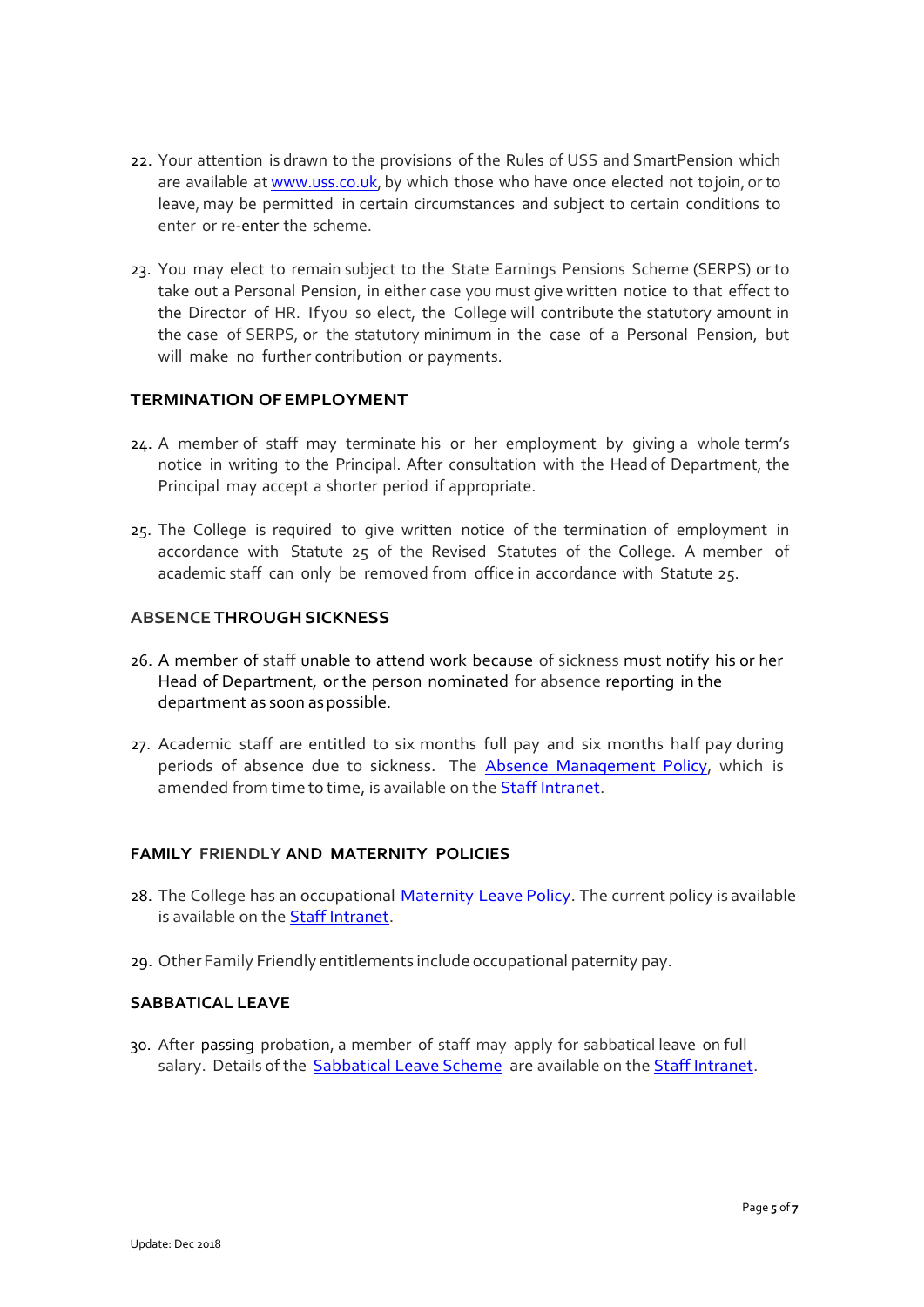#### **DISCIPLINARY PROCEDURES**

31. The Disciplinary Procedure for academic staff is detailed in Statute 25 of the [College](https://www.royalholloway.ac.uk/iquad/collegepolicies/documents/pdf/college-statutes-1-august-2016.pdf) [Statutes.](https://www.royalholloway.ac.uk/iquad/collegepolicies/documents/pdf/college-statutes-1-august-2016.pdf) A right of appeal is incorporated within Statute 25. The current [Disciplinary Policy](https://www.royalholloway.ac.uk/staff/assets/docs/pdf/human-resources/disciplinary-policy-and-procedure.pdf)  [and Procedure](https://www.royalholloway.ac.uk/staff/assets/docs/pdf/human-resources/disciplinary-policy-and-procedure.pdf) is available is available on the **Staff Intranet**.

## **GRIEVANCE PROCEDURE**

- 32. Ifa member of staff has a grievance relating to his or her employment, he or she should discuss the matter personally with the Head of Department or appropriate line manager. If this is not appropriate the matter should be raised with the Director of Human Resources.
- 33. The Grievance Policy and Procedure for academic staff is included within Statute 25 of the [College Statutes.](https://www.royalholloway.ac.uk/iquad/collegepolicies/documents/pdf/college-statutes-1-august-2016.pdf)

#### **FREEDOMOFOPINION**

34. A member of staff is free to express his or her political, religious, social and academic views both in private and in public in line with the Education Reform Act 1988. There is no restriction on the use of the College address in this connection, but letters to the press reflecting upon or discussing College policy should only be sent after consultation with the Principal.

#### **EXPLOITATION OFINVENTIONSANDPATENTS**

35. If,in the course of his or her duties, a member of staff makes an invention which he or she believes to be commercially exploitable, this should be reported to the College in accordance with [The Exploitation of Inventions and Patents Code of Practice.](https://www.royalholloway.ac.uk/staff/assets/docs/pdf/policies-hub/research-and-enterprise/exploitationofinventionsandpatents2014-3.pdf)

# **TRADE UNION RECOGNITION**

36. The College recognises three trades unions, the GMB, the UCU and Unite for negotiation and consultation concerning the terms and conditions of employment for its staff.

#### **HEALTHANDSAFETY**

37. A copy of the College's Health and [Safety Policy](https://www.royalholloway.ac.uk/staff/assets/docs/pdf/health-and-safety/health-and-safety-policy-final.pdf) is available on the [Staff Intranet.](https://www.royalholloway.ac.uk/staff/tools-and-links/health-and-safety/health-and-safety-office.aspx) You are required to read this policy on appointment at the College. All members of staff are required to comply with the terms of the policy.

#### **EQUAL OPPORTUNITIES**

38. The University of London was established "to provide education on the basis of merit above and without regard to race, creed or political belief'and was the first university in the United Kingdom to admit women to its degrees. This tradition continues into the field of employment and the College affirms its commitment to equality of opportunity. Therefore, the equal opportunities policy of the College is that the only consideration in recruitment, training, appraisal and promotion of employees must be how the genuine requirements of the post are met or likely to be met by the individual under consideration. These requirements being met, no regard should be taken (except where